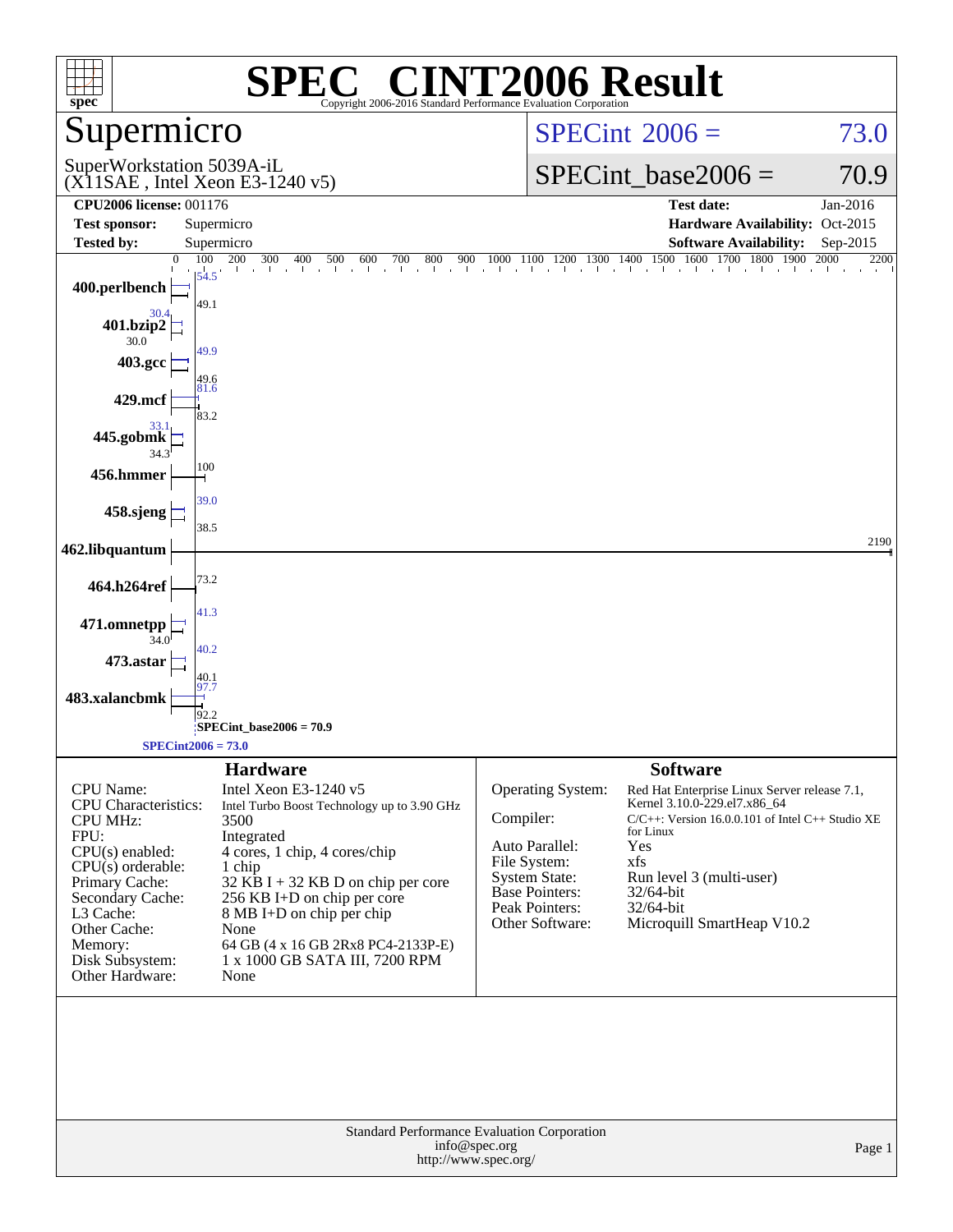

## Supermicro

#### $SPECint2006 = 73.0$  $SPECint2006 = 73.0$

(X11SAE , Intel Xeon E3-1240 v5) SuperWorkstation 5039A-iL

SPECint base2006 =  $70.9$ 

**[CPU2006 license:](http://www.spec.org/auto/cpu2006/Docs/result-fields.html#CPU2006license)** 001176 **[Test date:](http://www.spec.org/auto/cpu2006/Docs/result-fields.html#Testdate)** Jan-2016 **[Test sponsor:](http://www.spec.org/auto/cpu2006/Docs/result-fields.html#Testsponsor)** Supermicro Supermicro **[Hardware Availability:](http://www.spec.org/auto/cpu2006/Docs/result-fields.html#HardwareAvailability)** Oct-2015 **[Tested by:](http://www.spec.org/auto/cpu2006/Docs/result-fields.html#Testedby)** Supermicro **Supermicro [Software Availability:](http://www.spec.org/auto/cpu2006/Docs/result-fields.html#SoftwareAvailability)** Sep-2015

#### **[Results Table](http://www.spec.org/auto/cpu2006/Docs/result-fields.html#ResultsTable)**

|                                                                                                          | <b>Base</b>    |       |                |       |                | <b>Peak</b>  |                |              |                |              |                |              |
|----------------------------------------------------------------------------------------------------------|----------------|-------|----------------|-------|----------------|--------------|----------------|--------------|----------------|--------------|----------------|--------------|
| <b>Benchmark</b>                                                                                         | <b>Seconds</b> | Ratio | <b>Seconds</b> | Ratio | <b>Seconds</b> | <b>Ratio</b> | <b>Seconds</b> | <b>Ratio</b> | <b>Seconds</b> | <b>Ratio</b> | <b>Seconds</b> | <b>Ratio</b> |
| $ 400.\text{perlbench}$                                                                                  | 199            | 49.2  | 199            | 49.1  | 199            | 49.0         | 179            | 54.5         | 179            | 54.5         | 179            | 54.6         |
| 401.bzip2                                                                                                | 322            | 30.0  | 321            | 30.0  | 322            | 30.0         | 318            | 30.4         | 318            | 30.4         | 317            | 30.4         |
| $403.\text{gcc}$                                                                                         | 162            | 49.8  | 162            | 49.6  | 162            | 49.6         | 161            | 50.0         | 162            | 49.8         | 161            | <u>49.9</u>  |
| $429$ mcf                                                                                                | 110            | 83.2  | 113            | 80.9  | 109            | 83.6         | 112            | 81.3         | 111            | 81.8         | 112            | 81.6         |
| $445$ .gobmk                                                                                             | 305            | 34.4  | 306            | 34.3  | 306            | 34.3         | 317            | 33.1         | 318            | 33.0         | 317            | 33.1         |
| $ 456$ .hmmer                                                                                            | 93.0           | 100   | 92.8           | 101   | 92.9           | 100          | 93.0           | 100          | 92.8           | 101          | 92.9           | <b>100</b>   |
| $458$ .sjeng                                                                                             | 314            | 38.5  | 314            | 38.5  | 314            | 38.5         | 310            | 39.1         | 310            | 39.0         | 310            | <u>39.0</u>  |
| 462.libquantum                                                                                           | 9.43           | 2200  | 9.46           | 2190  | 9.46           | 2190         | 9.43           | 2200         | 9.46           | 2190         | 9.46           | 2190         |
| 464.h264ref                                                                                              | 302            | 73.2  | 302            | 73.3  | 303            | 73.0         | 302            | 73.2         | 302            | 73.3         | 303            | 73.0         |
| 471.omnetpp                                                                                              | 184            | 34.0  | 185            | 33.7  | 184            | 34.0         | 151            | 41.3         | 151            | 41.3         | 151            | 41.5         |
| $473$ . astar                                                                                            | 175            | 40.1  | 173            | 40.6  | 176            | 39.8         | 174            | 40.2         | 175            | 40.2         | 174            | 40.4         |
| 483.xalancbmk                                                                                            | 74.8           | 92.2  | 74.5           | 92.6  | 75.0           | 92.0         | 70.6           | 97.7         | 70.6           | 97.7         | 70.7           | 97.6         |
| Results appear in the order in which they were run. Bold underlined text indicates a median measurement. |                |       |                |       |                |              |                |              |                |              |                |              |

#### **[Submit Notes](http://www.spec.org/auto/cpu2006/Docs/result-fields.html#SubmitNotes)**

The config file option 'submit' was used.

#### **[Operating System Notes](http://www.spec.org/auto/cpu2006/Docs/result-fields.html#OperatingSystemNotes)**

Stack size set to unlimited using "ulimit -s unlimited"

#### **[Platform Notes](http://www.spec.org/auto/cpu2006/Docs/result-fields.html#PlatformNotes)**

 BIOS Settings: Hyper-threading = Disabled Sysinfo program /home/cpu2006/config/sysinfo.rev6914 \$Rev: 6914 \$ \$Date:: 2014-06-25 #\$ e3fbb8667b5a285932ceab81e28219e1 running on localhost.localdomain Tue Jan 5 05:46:06 2016 This section contains SUT (System Under Test) info as seen by some common utilities. To remove or add to this section, see: <http://www.spec.org/cpu2006/Docs/config.html#sysinfo> From /proc/cpuinfo model name : Intel(R) Xeon(R) CPU E3-1240 v5 @ 3.50GHz 1 "physical id"s (chips) 4 "processors" cores, siblings (Caution: counting these is hw and system dependent. The following excerpts from /proc/cpuinfo might not be reliable. Use with caution.) cpu cores : 4 siblings : 4 Continued on next page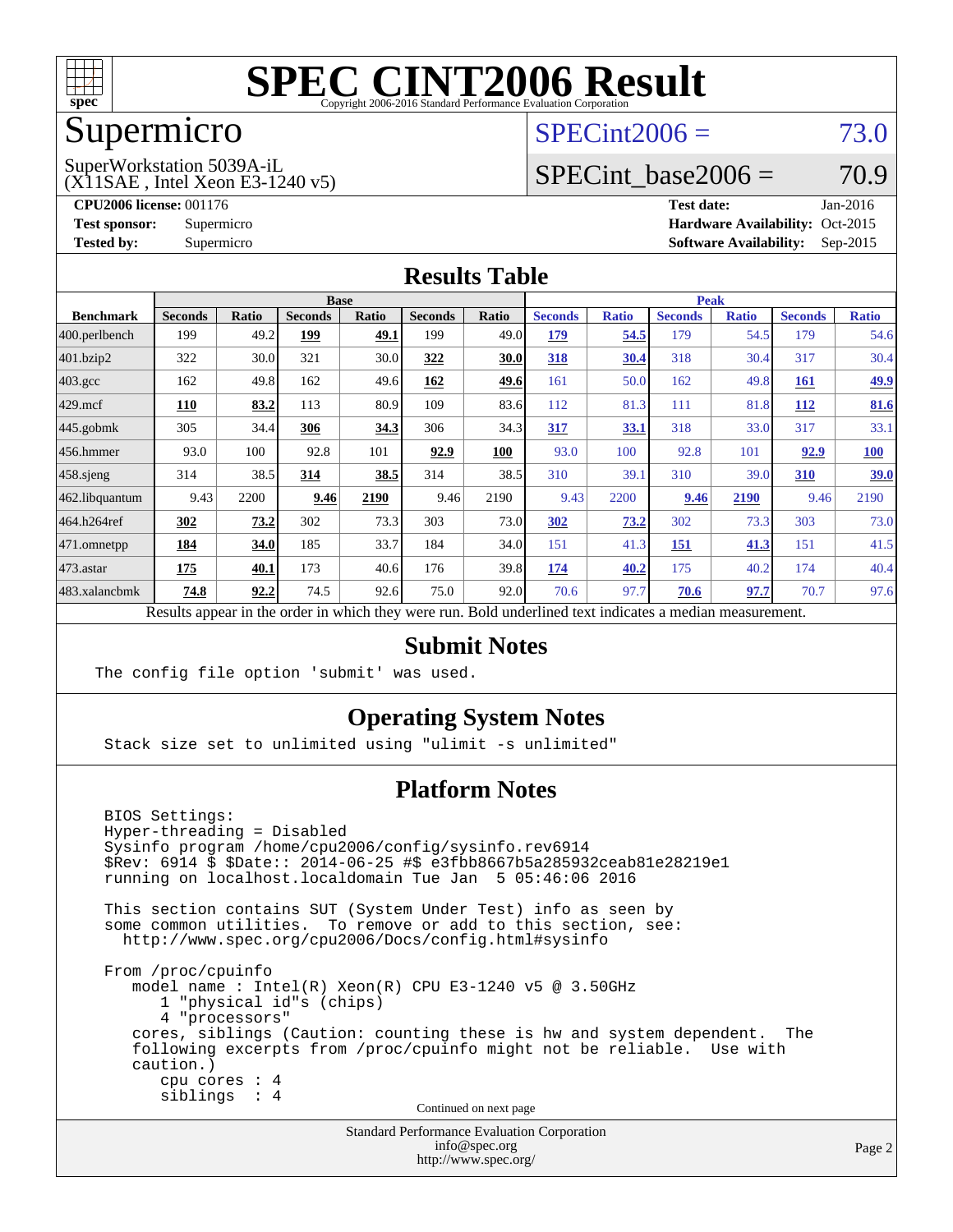

#### Supermicro

 $SPECint2006 = 73.0$  $SPECint2006 = 73.0$ 

(X11SAE , Intel Xeon E3-1240 v5) SuperWorkstation 5039A-iL

 $SPECTnt\_base2006 = 70.9$ 

| <b>Test sponsor:</b> | Supermicro |
|----------------------|------------|
| <b>Tested by:</b>    | Supermicro |

**[CPU2006 license:](http://www.spec.org/auto/cpu2006/Docs/result-fields.html#CPU2006license)** 001176 **[Test date:](http://www.spec.org/auto/cpu2006/Docs/result-fields.html#Testdate)** Jan-2016 **[Hardware Availability:](http://www.spec.org/auto/cpu2006/Docs/result-fields.html#HardwareAvailability)** Oct-2015 **[Software Availability:](http://www.spec.org/auto/cpu2006/Docs/result-fields.html#SoftwareAvailability)** Sep-2015

#### **[Platform Notes \(Continued\)](http://www.spec.org/auto/cpu2006/Docs/result-fields.html#PlatformNotes)**

 physical 0: cores 0 1 2 3 cache size : 8192 KB From /proc/meminfo MemTotal: 65622656 kB HugePages\_Total: 0 Hugepagesize: 2048 kB From /etc/\*release\* /etc/\*version\* os-release: NAME="Red Hat Enterprise Linux Server" VERSION="7.1 (Maipo)" ID="rhel" ID\_LIKE="fedora" VERSION\_ID="7.1" PRETTY\_NAME="Red Hat Enterprise Linux Server 7.1 (Maipo)" ANSI\_COLOR="0;31" CPE\_NAME="cpe:/o:redhat:enterprise\_linux:7.1:GA:server" redhat-release: Red Hat Enterprise Linux Server release 7.1 (Maipo) system-release: Red Hat Enterprise Linux Server release 7.1 (Maipo) system-release-cpe: cpe:/o:redhat:enterprise\_linux:7.1:ga:server uname -a: Linux localhost.localdomain 3.10.0-229.el7.x86\_64 #1 SMP Thu Jan 29 18:37:38 EST 2015 x86 64 x86 64 x86 64 GNU/Linux run-level 3 Jan 5 05:44 SPEC is set to: /home/cpu2006 Filesystem Type Size Used Avail Use% Mounted on /dev/mapper/rhel-home xfs 850G 3.5G 846G 1% /home Additional information from dmidecode: Warning: Use caution when you interpret this section. The 'dmidecode' program reads system data which is "intended to allow hardware to be accurately determined", but the intent may not be met, as there are frequent changes to hardware, firmware, and the "DMTF SMBIOS" standard. BIOS American Megatrends Inc. 1.0a 12/01/2015 Memory: 4x Samsung M391A2K43BB1-CPB 16 GB 2 rank 2133 MHz (End of data from sysinfo program)

#### **[General Notes](http://www.spec.org/auto/cpu2006/Docs/result-fields.html#GeneralNotes)**

Environment variables set by runspec before the start of the run: KMP\_AFFINITY = "granularity=fine,scatter" LD\_LIBRARY\_PATH = "/home/cpu2006/libs/32:/home/cpu2006/libs/64:/home/cpu2006/sh" OMP\_NUM\_THREADS = "4"

Continued on next page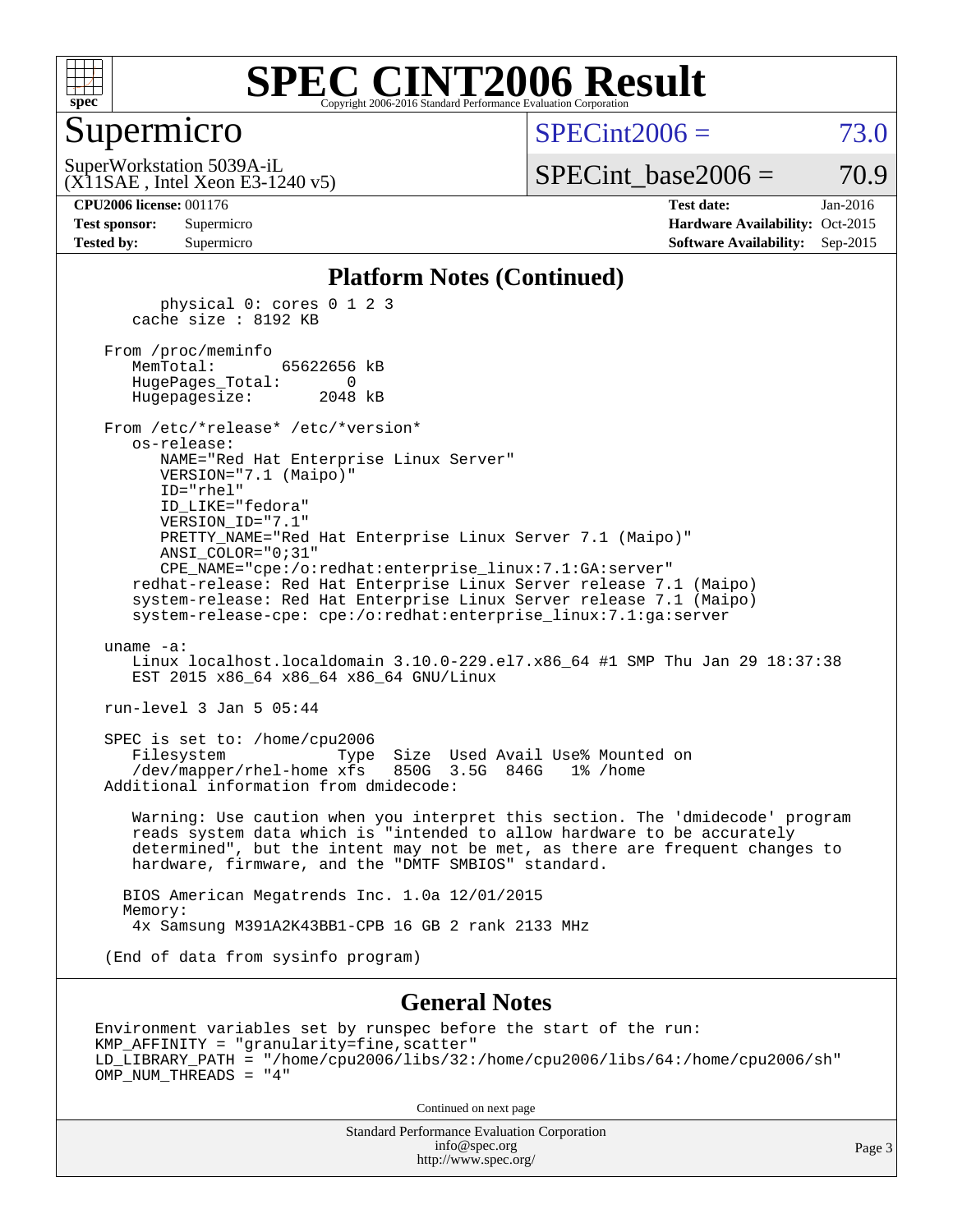

### Supermicro

 $SPECint2006 = 73.0$  $SPECint2006 = 73.0$ 

(X11SAE , Intel Xeon E3-1240 v5) SuperWorkstation 5039A-iL

SPECint base2006 =  $70.9$ 

**[CPU2006 license:](http://www.spec.org/auto/cpu2006/Docs/result-fields.html#CPU2006license)** 001176 **[Test date:](http://www.spec.org/auto/cpu2006/Docs/result-fields.html#Testdate)** Jan-2016 **[Test sponsor:](http://www.spec.org/auto/cpu2006/Docs/result-fields.html#Testsponsor)** Supermicro Supermicro **[Hardware Availability:](http://www.spec.org/auto/cpu2006/Docs/result-fields.html#HardwareAvailability)** Oct-2015 **[Tested by:](http://www.spec.org/auto/cpu2006/Docs/result-fields.html#Testedby)** Supermicro **Supermicro [Software Availability:](http://www.spec.org/auto/cpu2006/Docs/result-fields.html#SoftwareAvailability)** Sep-2015

#### **[General Notes \(Continued\)](http://www.spec.org/auto/cpu2006/Docs/result-fields.html#GeneralNotes)**

 Binaries compiled on a system with 1x Intel Core i5-4670K CPU + 32GB memory using RedHat EL 7.1 Transparent Huge Pages enabled with: echo always > /sys/kernel/mm/transparent\_hugepage/enabled

### **[Base Compiler Invocation](http://www.spec.org/auto/cpu2006/Docs/result-fields.html#BaseCompilerInvocation)**

[C benchmarks](http://www.spec.org/auto/cpu2006/Docs/result-fields.html#Cbenchmarks): [icc -m64](http://www.spec.org/cpu2006/results/res2016q1/cpu2006-20160106-38589.flags.html#user_CCbase_intel_icc_64bit_f346026e86af2a669e726fe758c88044)

[C++ benchmarks:](http://www.spec.org/auto/cpu2006/Docs/result-fields.html#CXXbenchmarks) [icpc -m64](http://www.spec.org/cpu2006/results/res2016q1/cpu2006-20160106-38589.flags.html#user_CXXbase_intel_icpc_64bit_fc66a5337ce925472a5c54ad6a0de310)

### **[Base Portability Flags](http://www.spec.org/auto/cpu2006/Docs/result-fields.html#BasePortabilityFlags)**

 400.perlbench: [-DSPEC\\_CPU\\_LP64](http://www.spec.org/cpu2006/results/res2016q1/cpu2006-20160106-38589.flags.html#b400.perlbench_basePORTABILITY_DSPEC_CPU_LP64) [-DSPEC\\_CPU\\_LINUX\\_X64](http://www.spec.org/cpu2006/results/res2016q1/cpu2006-20160106-38589.flags.html#b400.perlbench_baseCPORTABILITY_DSPEC_CPU_LINUX_X64) 401.bzip2: [-DSPEC\\_CPU\\_LP64](http://www.spec.org/cpu2006/results/res2016q1/cpu2006-20160106-38589.flags.html#suite_basePORTABILITY401_bzip2_DSPEC_CPU_LP64) 403.gcc: [-DSPEC\\_CPU\\_LP64](http://www.spec.org/cpu2006/results/res2016q1/cpu2006-20160106-38589.flags.html#suite_basePORTABILITY403_gcc_DSPEC_CPU_LP64) 429.mcf: [-DSPEC\\_CPU\\_LP64](http://www.spec.org/cpu2006/results/res2016q1/cpu2006-20160106-38589.flags.html#suite_basePORTABILITY429_mcf_DSPEC_CPU_LP64) 445.gobmk: [-DSPEC\\_CPU\\_LP64](http://www.spec.org/cpu2006/results/res2016q1/cpu2006-20160106-38589.flags.html#suite_basePORTABILITY445_gobmk_DSPEC_CPU_LP64) 456.hmmer: [-DSPEC\\_CPU\\_LP64](http://www.spec.org/cpu2006/results/res2016q1/cpu2006-20160106-38589.flags.html#suite_basePORTABILITY456_hmmer_DSPEC_CPU_LP64) 458.sjeng: [-DSPEC\\_CPU\\_LP64](http://www.spec.org/cpu2006/results/res2016q1/cpu2006-20160106-38589.flags.html#suite_basePORTABILITY458_sjeng_DSPEC_CPU_LP64) 462.libquantum: [-DSPEC\\_CPU\\_LP64](http://www.spec.org/cpu2006/results/res2016q1/cpu2006-20160106-38589.flags.html#suite_basePORTABILITY462_libquantum_DSPEC_CPU_LP64) [-DSPEC\\_CPU\\_LINUX](http://www.spec.org/cpu2006/results/res2016q1/cpu2006-20160106-38589.flags.html#b462.libquantum_baseCPORTABILITY_DSPEC_CPU_LINUX) 464.h264ref: [-DSPEC\\_CPU\\_LP64](http://www.spec.org/cpu2006/results/res2016q1/cpu2006-20160106-38589.flags.html#suite_basePORTABILITY464_h264ref_DSPEC_CPU_LP64) 471.omnetpp: [-DSPEC\\_CPU\\_LP64](http://www.spec.org/cpu2006/results/res2016q1/cpu2006-20160106-38589.flags.html#suite_basePORTABILITY471_omnetpp_DSPEC_CPU_LP64) 473.astar: [-DSPEC\\_CPU\\_LP64](http://www.spec.org/cpu2006/results/res2016q1/cpu2006-20160106-38589.flags.html#suite_basePORTABILITY473_astar_DSPEC_CPU_LP64) 483.xalancbmk: [-DSPEC\\_CPU\\_LP64](http://www.spec.org/cpu2006/results/res2016q1/cpu2006-20160106-38589.flags.html#suite_basePORTABILITY483_xalancbmk_DSPEC_CPU_LP64) [-DSPEC\\_CPU\\_LINUX](http://www.spec.org/cpu2006/results/res2016q1/cpu2006-20160106-38589.flags.html#b483.xalancbmk_baseCXXPORTABILITY_DSPEC_CPU_LINUX)

#### **[Base Optimization Flags](http://www.spec.org/auto/cpu2006/Docs/result-fields.html#BaseOptimizationFlags)**

[C benchmarks](http://www.spec.org/auto/cpu2006/Docs/result-fields.html#Cbenchmarks):

[-xCORE-AVX2](http://www.spec.org/cpu2006/results/res2016q1/cpu2006-20160106-38589.flags.html#user_CCbase_f-xAVX2_5f5fc0cbe2c9f62c816d3e45806c70d7) [-ipo](http://www.spec.org/cpu2006/results/res2016q1/cpu2006-20160106-38589.flags.html#user_CCbase_f-ipo) [-O3](http://www.spec.org/cpu2006/results/res2016q1/cpu2006-20160106-38589.flags.html#user_CCbase_f-O3) [-no-prec-div](http://www.spec.org/cpu2006/results/res2016q1/cpu2006-20160106-38589.flags.html#user_CCbase_f-no-prec-div) [-parallel](http://www.spec.org/cpu2006/results/res2016q1/cpu2006-20160106-38589.flags.html#user_CCbase_f-parallel) [-opt-prefetch](http://www.spec.org/cpu2006/results/res2016q1/cpu2006-20160106-38589.flags.html#user_CCbase_f-opt-prefetch) [-auto-p32](http://www.spec.org/cpu2006/results/res2016q1/cpu2006-20160106-38589.flags.html#user_CCbase_f-auto-p32)

[C++ benchmarks:](http://www.spec.org/auto/cpu2006/Docs/result-fields.html#CXXbenchmarks)

[-xCORE-AVX2](http://www.spec.org/cpu2006/results/res2016q1/cpu2006-20160106-38589.flags.html#user_CXXbase_f-xAVX2_5f5fc0cbe2c9f62c816d3e45806c70d7) [-ipo](http://www.spec.org/cpu2006/results/res2016q1/cpu2006-20160106-38589.flags.html#user_CXXbase_f-ipo) [-O3](http://www.spec.org/cpu2006/results/res2016q1/cpu2006-20160106-38589.flags.html#user_CXXbase_f-O3) [-no-prec-div](http://www.spec.org/cpu2006/results/res2016q1/cpu2006-20160106-38589.flags.html#user_CXXbase_f-no-prec-div) [-opt-prefetch](http://www.spec.org/cpu2006/results/res2016q1/cpu2006-20160106-38589.flags.html#user_CXXbase_f-opt-prefetch) [-auto-p32](http://www.spec.org/cpu2006/results/res2016q1/cpu2006-20160106-38589.flags.html#user_CXXbase_f-auto-p32) [-Wl,-z,muldefs](http://www.spec.org/cpu2006/results/res2016q1/cpu2006-20160106-38589.flags.html#user_CXXbase_link_force_multiple1_74079c344b956b9658436fd1b6dd3a8a) [-L/sh -lsmartheap64](http://www.spec.org/cpu2006/results/res2016q1/cpu2006-20160106-38589.flags.html#user_CXXbase_SmartHeap64_ed4ef857ce90951921efb0d91eb88472)

## **[Base Other Flags](http://www.spec.org/auto/cpu2006/Docs/result-fields.html#BaseOtherFlags)**

[C benchmarks](http://www.spec.org/auto/cpu2006/Docs/result-fields.html#Cbenchmarks):

403.gcc: [-Dalloca=\\_alloca](http://www.spec.org/cpu2006/results/res2016q1/cpu2006-20160106-38589.flags.html#b403.gcc_baseEXTRA_CFLAGS_Dalloca_be3056838c12de2578596ca5467af7f3)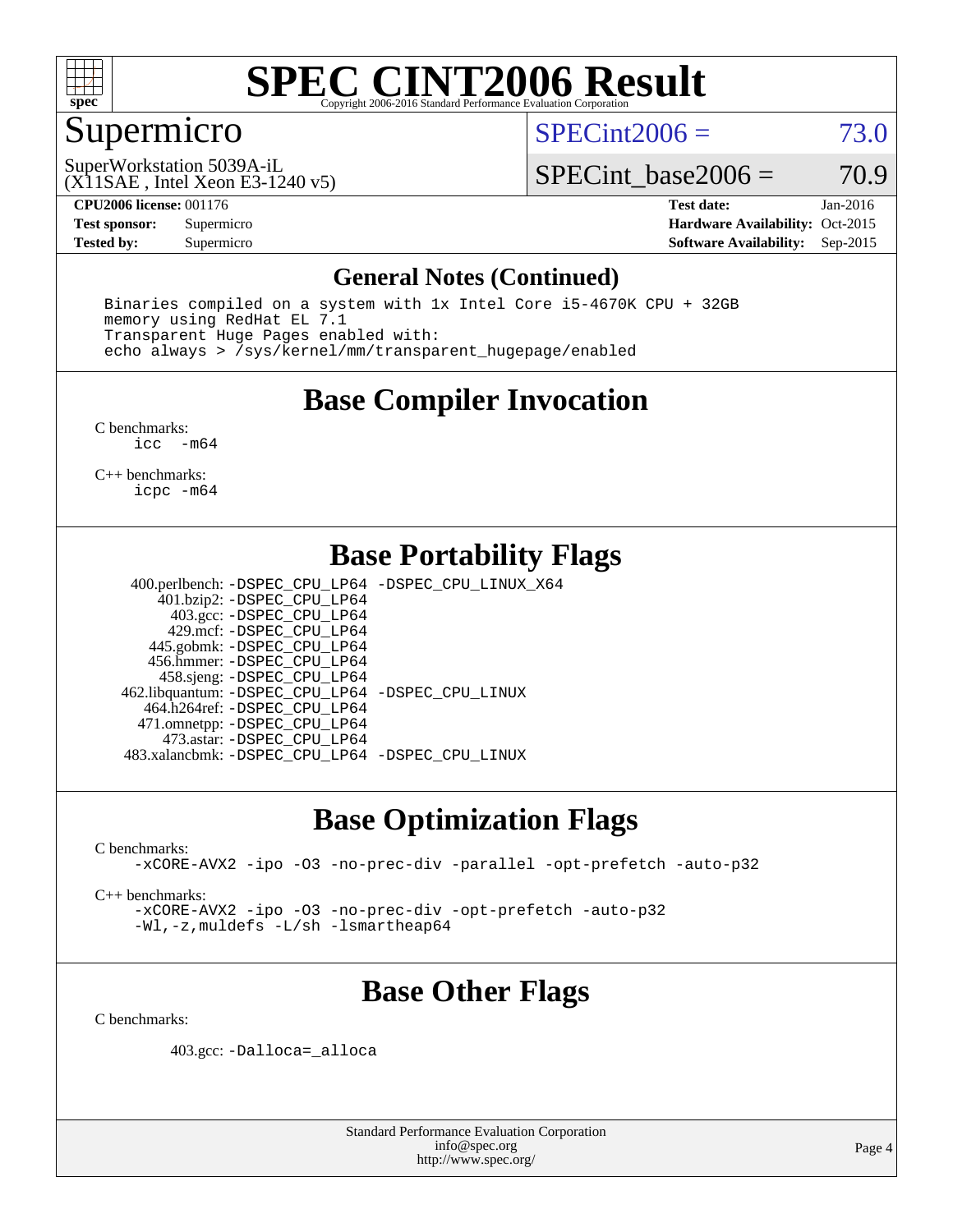

#### Supermicro

 $SPECint2006 = 73.0$  $SPECint2006 = 73.0$ 

(X11SAE , Intel Xeon E3-1240 v5) SuperWorkstation 5039A-iL

SPECint base2006 =  $70.9$ 

**[CPU2006 license:](http://www.spec.org/auto/cpu2006/Docs/result-fields.html#CPU2006license)** 001176 **[Test date:](http://www.spec.org/auto/cpu2006/Docs/result-fields.html#Testdate)** Jan-2016 **[Test sponsor:](http://www.spec.org/auto/cpu2006/Docs/result-fields.html#Testsponsor)** Supermicro Supermicro **[Hardware Availability:](http://www.spec.org/auto/cpu2006/Docs/result-fields.html#HardwareAvailability)** Oct-2015 **[Tested by:](http://www.spec.org/auto/cpu2006/Docs/result-fields.html#Testedby)** Supermicro **Supermicro [Software Availability:](http://www.spec.org/auto/cpu2006/Docs/result-fields.html#SoftwareAvailability)** Sep-2015

### **[Peak Compiler Invocation](http://www.spec.org/auto/cpu2006/Docs/result-fields.html#PeakCompilerInvocation)**

[C benchmarks \(except as noted below\)](http://www.spec.org/auto/cpu2006/Docs/result-fields.html#Cbenchmarksexceptasnotedbelow): icc  $-m64$ 

400.perlbench: [icc -m32 -L/opt/intel/compilers\\_and\\_libraries\\_2016/linux/compiler/lib/ia32\\_lin](http://www.spec.org/cpu2006/results/res2016q1/cpu2006-20160106-38589.flags.html#user_peakCCLD400_perlbench_intel_icc_e10256ba5924b668798078a321b0cb3f)

445.gobmk: [icc -m32 -L/opt/intel/compilers\\_and\\_libraries\\_2016/linux/compiler/lib/ia32\\_lin](http://www.spec.org/cpu2006/results/res2016q1/cpu2006-20160106-38589.flags.html#user_peakCCLD445_gobmk_intel_icc_e10256ba5924b668798078a321b0cb3f)

[C++ benchmarks \(except as noted below\):](http://www.spec.org/auto/cpu2006/Docs/result-fields.html#CXXbenchmarksexceptasnotedbelow)

[icpc -m32 -L/opt/intel/compilers\\_and\\_libraries\\_2016/linux/compiler/lib/ia32\\_lin](http://www.spec.org/cpu2006/results/res2016q1/cpu2006-20160106-38589.flags.html#user_CXXpeak_intel_icpc_b4f50a394bdb4597aa5879c16bc3f5c5)

473.astar: [icpc -m64](http://www.spec.org/cpu2006/results/res2016q1/cpu2006-20160106-38589.flags.html#user_peakCXXLD473_astar_intel_icpc_64bit_fc66a5337ce925472a5c54ad6a0de310)

### **[Peak Portability Flags](http://www.spec.org/auto/cpu2006/Docs/result-fields.html#PeakPortabilityFlags)**

 400.perlbench: [-D\\_FILE\\_OFFSET\\_BITS=64](http://www.spec.org/cpu2006/results/res2016q1/cpu2006-20160106-38589.flags.html#user_peakPORTABILITY400_perlbench_file_offset_bits_64_438cf9856305ebd76870a2c6dc2689ab) [-DSPEC\\_CPU\\_LINUX\\_IA32](http://www.spec.org/cpu2006/results/res2016q1/cpu2006-20160106-38589.flags.html#b400.perlbench_peakCPORTABILITY_DSPEC_CPU_LINUX_IA32) 401.bzip2: [-DSPEC\\_CPU\\_LP64](http://www.spec.org/cpu2006/results/res2016q1/cpu2006-20160106-38589.flags.html#suite_peakPORTABILITY401_bzip2_DSPEC_CPU_LP64) 403.gcc: [-DSPEC\\_CPU\\_LP64](http://www.spec.org/cpu2006/results/res2016q1/cpu2006-20160106-38589.flags.html#suite_peakPORTABILITY403_gcc_DSPEC_CPU_LP64) 429.mcf: [-DSPEC\\_CPU\\_LP64](http://www.spec.org/cpu2006/results/res2016q1/cpu2006-20160106-38589.flags.html#suite_peakPORTABILITY429_mcf_DSPEC_CPU_LP64) 445.gobmk: [-D\\_FILE\\_OFFSET\\_BITS=64](http://www.spec.org/cpu2006/results/res2016q1/cpu2006-20160106-38589.flags.html#user_peakPORTABILITY445_gobmk_file_offset_bits_64_438cf9856305ebd76870a2c6dc2689ab) 456.hmmer: [-DSPEC\\_CPU\\_LP64](http://www.spec.org/cpu2006/results/res2016q1/cpu2006-20160106-38589.flags.html#suite_peakPORTABILITY456_hmmer_DSPEC_CPU_LP64) 458.sjeng: [-DSPEC\\_CPU\\_LP64](http://www.spec.org/cpu2006/results/res2016q1/cpu2006-20160106-38589.flags.html#suite_peakPORTABILITY458_sjeng_DSPEC_CPU_LP64) 462.libquantum: [-DSPEC\\_CPU\\_LP64](http://www.spec.org/cpu2006/results/res2016q1/cpu2006-20160106-38589.flags.html#suite_peakPORTABILITY462_libquantum_DSPEC_CPU_LP64) [-DSPEC\\_CPU\\_LINUX](http://www.spec.org/cpu2006/results/res2016q1/cpu2006-20160106-38589.flags.html#b462.libquantum_peakCPORTABILITY_DSPEC_CPU_LINUX) 464.h264ref: [-DSPEC\\_CPU\\_LP64](http://www.spec.org/cpu2006/results/res2016q1/cpu2006-20160106-38589.flags.html#suite_peakPORTABILITY464_h264ref_DSPEC_CPU_LP64) 471.omnetpp: [-D\\_FILE\\_OFFSET\\_BITS=64](http://www.spec.org/cpu2006/results/res2016q1/cpu2006-20160106-38589.flags.html#user_peakPORTABILITY471_omnetpp_file_offset_bits_64_438cf9856305ebd76870a2c6dc2689ab) 473.astar: [-DSPEC\\_CPU\\_LP64](http://www.spec.org/cpu2006/results/res2016q1/cpu2006-20160106-38589.flags.html#suite_peakPORTABILITY473_astar_DSPEC_CPU_LP64) 483.xalancbmk: [-D\\_FILE\\_OFFSET\\_BITS=64](http://www.spec.org/cpu2006/results/res2016q1/cpu2006-20160106-38589.flags.html#user_peakPORTABILITY483_xalancbmk_file_offset_bits_64_438cf9856305ebd76870a2c6dc2689ab) [-DSPEC\\_CPU\\_LINUX](http://www.spec.org/cpu2006/results/res2016q1/cpu2006-20160106-38589.flags.html#b483.xalancbmk_peakCXXPORTABILITY_DSPEC_CPU_LINUX)

## **[Peak Optimization Flags](http://www.spec.org/auto/cpu2006/Docs/result-fields.html#PeakOptimizationFlags)**

[C benchmarks](http://www.spec.org/auto/cpu2006/Docs/result-fields.html#Cbenchmarks):

```
 400.perlbench: -xCORE-AVX2(pass 2) -prof-gen:threadsafe(pass 1)
-no-prec-div(pass 2)-par-num-threads=1(pass 1) -prof-use(pass 2) -opt-prefetch
-ansi-alias
```
 401.bzip2: [-xCORE-AVX2](http://www.spec.org/cpu2006/results/res2016q1/cpu2006-20160106-38589.flags.html#user_peakPASS2_CFLAGSPASS2_LDCFLAGS401_bzip2_f-xAVX2_5f5fc0cbe2c9f62c816d3e45806c70d7)(pass 2) [-prof-gen:threadsafe](http://www.spec.org/cpu2006/results/res2016q1/cpu2006-20160106-38589.flags.html#user_peakPASS1_CFLAGSPASS1_LDCFLAGS401_bzip2_prof_gen_21a26eb79f378b550acd7bec9fe4467a)(pass 1)  $-i\text{po}(pass 2) -03(pass 2) -no-prec-div$  $-i\text{po}(pass 2) -03(pass 2) -no-prec-div$ [-par-num-threads=1](http://www.spec.org/cpu2006/results/res2016q1/cpu2006-20160106-38589.flags.html#user_peakPASS1_CFLAGSPASS1_LDCFLAGS401_bzip2_par_num_threads_786a6ff141b4e9e90432e998842df6c2)(pass 1) [-prof-use](http://www.spec.org/cpu2006/results/res2016q1/cpu2006-20160106-38589.flags.html#user_peakPASS2_CFLAGSPASS2_LDCFLAGS401_bzip2_prof_use_bccf7792157ff70d64e32fe3e1250b55)(pass 2) [-auto-ilp32](http://www.spec.org/cpu2006/results/res2016q1/cpu2006-20160106-38589.flags.html#user_peakCOPTIMIZE401_bzip2_f-auto-ilp32) [-opt-prefetch](http://www.spec.org/cpu2006/results/res2016q1/cpu2006-20160106-38589.flags.html#user_peakCOPTIMIZE401_bzip2_f-opt-prefetch) [-ansi-alias](http://www.spec.org/cpu2006/results/res2016q1/cpu2006-20160106-38589.flags.html#user_peakCOPTIMIZE401_bzip2_f-ansi-alias)

 403.gcc: [-xCORE-AVX2](http://www.spec.org/cpu2006/results/res2016q1/cpu2006-20160106-38589.flags.html#user_peakCOPTIMIZE403_gcc_f-xAVX2_5f5fc0cbe2c9f62c816d3e45806c70d7) [-ipo](http://www.spec.org/cpu2006/results/res2016q1/cpu2006-20160106-38589.flags.html#user_peakCOPTIMIZE403_gcc_f-ipo) [-O3](http://www.spec.org/cpu2006/results/res2016q1/cpu2006-20160106-38589.flags.html#user_peakCOPTIMIZE403_gcc_f-O3) [-no-prec-div](http://www.spec.org/cpu2006/results/res2016q1/cpu2006-20160106-38589.flags.html#user_peakCOPTIMIZE403_gcc_f-no-prec-div) [-inline-calloc](http://www.spec.org/cpu2006/results/res2016q1/cpu2006-20160106-38589.flags.html#user_peakCOPTIMIZE403_gcc_f-inline-calloc) [-opt-malloc-options=3](http://www.spec.org/cpu2006/results/res2016q1/cpu2006-20160106-38589.flags.html#user_peakCOPTIMIZE403_gcc_f-opt-malloc-options_13ab9b803cf986b4ee62f0a5998c2238) [-auto-ilp32](http://www.spec.org/cpu2006/results/res2016q1/cpu2006-20160106-38589.flags.html#user_peakCOPTIMIZE403_gcc_f-auto-ilp32)

 429.mcf: [-xCORE-AVX2](http://www.spec.org/cpu2006/results/res2016q1/cpu2006-20160106-38589.flags.html#user_peakCOPTIMIZE429_mcf_f-xAVX2_5f5fc0cbe2c9f62c816d3e45806c70d7) [-ipo](http://www.spec.org/cpu2006/results/res2016q1/cpu2006-20160106-38589.flags.html#user_peakCOPTIMIZE429_mcf_f-ipo) [-O3](http://www.spec.org/cpu2006/results/res2016q1/cpu2006-20160106-38589.flags.html#user_peakCOPTIMIZE429_mcf_f-O3) [-no-prec-div](http://www.spec.org/cpu2006/results/res2016q1/cpu2006-20160106-38589.flags.html#user_peakCOPTIMIZE429_mcf_f-no-prec-div) [-parallel](http://www.spec.org/cpu2006/results/res2016q1/cpu2006-20160106-38589.flags.html#user_peakCOPTIMIZE429_mcf_f-parallel) [-opt-prefetch](http://www.spec.org/cpu2006/results/res2016q1/cpu2006-20160106-38589.flags.html#user_peakCOPTIMIZE429_mcf_f-opt-prefetch) [-auto-p32](http://www.spec.org/cpu2006/results/res2016q1/cpu2006-20160106-38589.flags.html#user_peakCOPTIMIZE429_mcf_f-auto-p32)

Continued on next page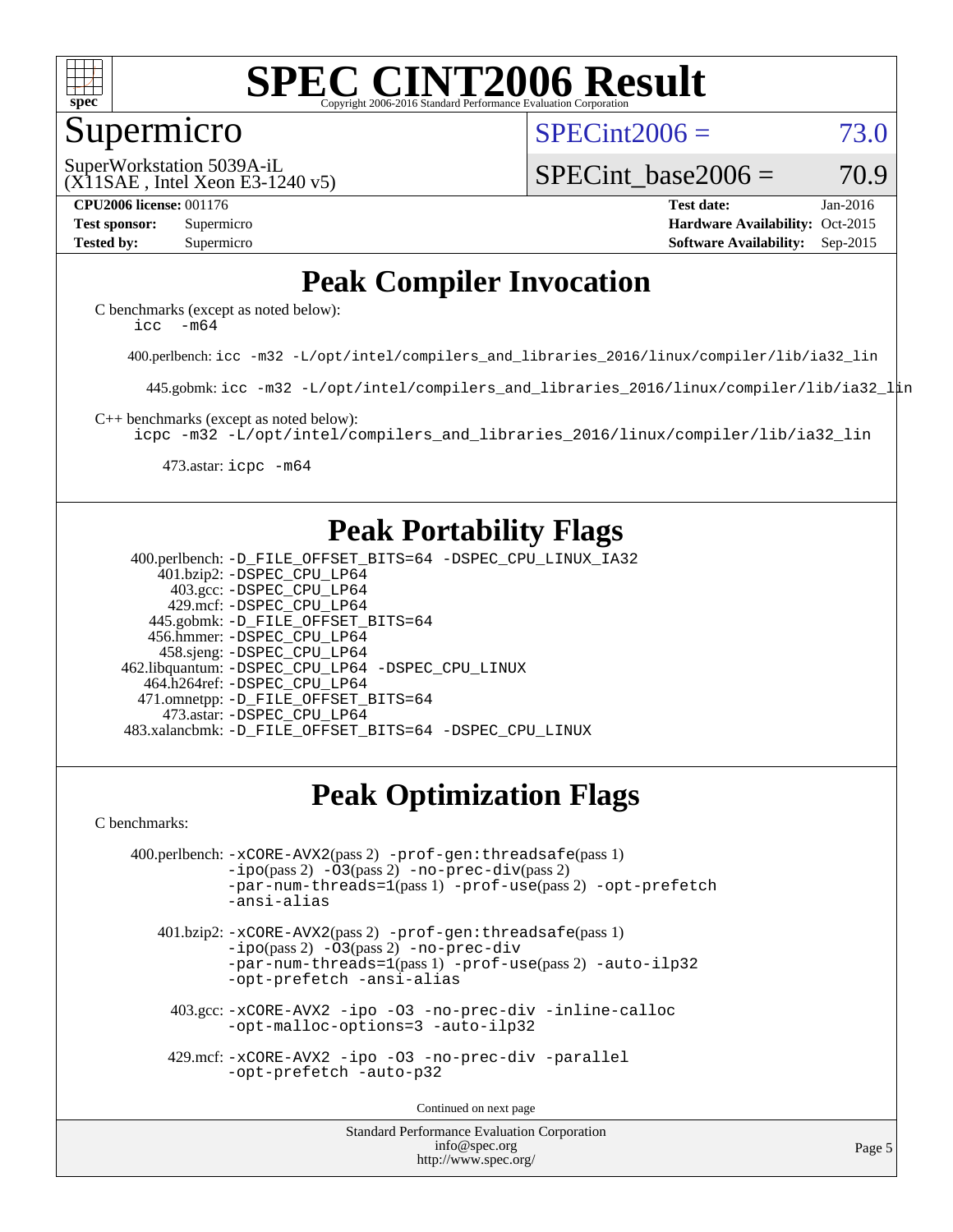

## Supermicro

 $SPECint2006 = 73.0$  $SPECint2006 = 73.0$ 

(X11SAE , Intel Xeon E3-1240 v5) SuperWorkstation 5039A-iL

SPECint base2006 =  $70.9$ 

**[CPU2006 license:](http://www.spec.org/auto/cpu2006/Docs/result-fields.html#CPU2006license)** 001176 **[Test date:](http://www.spec.org/auto/cpu2006/Docs/result-fields.html#Testdate)** Jan-2016

| Test sponsor:     | Supermicro |
|-------------------|------------|
| <b>Tested by:</b> | Supermicro |

**[Hardware Availability:](http://www.spec.org/auto/cpu2006/Docs/result-fields.html#HardwareAvailability)** Oct-2015 **[Software Availability:](http://www.spec.org/auto/cpu2006/Docs/result-fields.html#SoftwareAvailability)** Sep-2015

## **[Peak Optimization Flags \(Continued\)](http://www.spec.org/auto/cpu2006/Docs/result-fields.html#PeakOptimizationFlags)**

 445.gobmk: [-xCORE-AVX2](http://www.spec.org/cpu2006/results/res2016q1/cpu2006-20160106-38589.flags.html#user_peakPASS2_CFLAGSPASS2_LDCFLAGS445_gobmk_f-xAVX2_5f5fc0cbe2c9f62c816d3e45806c70d7)(pass 2) [-prof-gen:threadsafe](http://www.spec.org/cpu2006/results/res2016q1/cpu2006-20160106-38589.flags.html#user_peakPASS1_CFLAGSPASS1_LDCFLAGS445_gobmk_prof_gen_21a26eb79f378b550acd7bec9fe4467a)(pass 1) [-prof-use](http://www.spec.org/cpu2006/results/res2016q1/cpu2006-20160106-38589.flags.html#user_peakPASS2_CFLAGSPASS2_LDCFLAGS445_gobmk_prof_use_bccf7792157ff70d64e32fe3e1250b55)(pass 2) [-par-num-threads=1](http://www.spec.org/cpu2006/results/res2016q1/cpu2006-20160106-38589.flags.html#user_peakPASS1_CFLAGSPASS1_LDCFLAGS445_gobmk_par_num_threads_786a6ff141b4e9e90432e998842df6c2)(pass 1) [-ansi-alias](http://www.spec.org/cpu2006/results/res2016q1/cpu2006-20160106-38589.flags.html#user_peakCOPTIMIZE445_gobmk_f-ansi-alias)

456.hmmer: basepeak = yes

 458.sjeng: [-xCORE-AVX2](http://www.spec.org/cpu2006/results/res2016q1/cpu2006-20160106-38589.flags.html#user_peakPASS2_CFLAGSPASS2_LDCFLAGS458_sjeng_f-xAVX2_5f5fc0cbe2c9f62c816d3e45806c70d7)(pass 2) [-prof-gen:threadsafe](http://www.spec.org/cpu2006/results/res2016q1/cpu2006-20160106-38589.flags.html#user_peakPASS1_CFLAGSPASS1_LDCFLAGS458_sjeng_prof_gen_21a26eb79f378b550acd7bec9fe4467a)(pass 1)  $-ipo(pass 2) -\overline{03(pass 2)}$  $-ipo(pass 2) -\overline{03(pass 2)}$  [-no-prec-div](http://www.spec.org/cpu2006/results/res2016q1/cpu2006-20160106-38589.flags.html#user_peakPASS2_CFLAGSPASS2_LDCFLAGS458_sjeng_f-no-prec-div)(pass 2) [-par-num-threads=1](http://www.spec.org/cpu2006/results/res2016q1/cpu2006-20160106-38589.flags.html#user_peakPASS1_CFLAGSPASS1_LDCFLAGS458_sjeng_par_num_threads_786a6ff141b4e9e90432e998842df6c2)(pass 1) [-prof-use](http://www.spec.org/cpu2006/results/res2016q1/cpu2006-20160106-38589.flags.html#user_peakPASS2_CFLAGSPASS2_LDCFLAGS458_sjeng_prof_use_bccf7792157ff70d64e32fe3e1250b55)(pass 2) [-unroll4](http://www.spec.org/cpu2006/results/res2016q1/cpu2006-20160106-38589.flags.html#user_peakCOPTIMIZE458_sjeng_f-unroll_4e5e4ed65b7fd20bdcd365bec371b81f)

 $462$ .libquantum: basepeak = yes

 $464.h264$ ref: basepeak = yes

[C++ benchmarks:](http://www.spec.org/auto/cpu2006/Docs/result-fields.html#CXXbenchmarks)

```
 471.omnetpp: -xCORE-AVX2(pass 2) -prof-gen:threadsafe(pass 1)
-i\text{po}(pass 2) -03(pass 2) -no-prec-div(pass 2)-par-num-threads=1(pass 1) -prof-use(pass 2)
-opt-ra-region-strategy=block -ansi-alias
-Wl,-z,muldefs -L/sh -lsmartheap
```
 473.astar: [-xCORE-AVX2](http://www.spec.org/cpu2006/results/res2016q1/cpu2006-20160106-38589.flags.html#user_peakCXXOPTIMIZE473_astar_f-xAVX2_5f5fc0cbe2c9f62c816d3e45806c70d7) [-ipo](http://www.spec.org/cpu2006/results/res2016q1/cpu2006-20160106-38589.flags.html#user_peakCXXOPTIMIZE473_astar_f-ipo) [-O3](http://www.spec.org/cpu2006/results/res2016q1/cpu2006-20160106-38589.flags.html#user_peakCXXOPTIMIZE473_astar_f-O3) [-no-prec-div](http://www.spec.org/cpu2006/results/res2016q1/cpu2006-20160106-38589.flags.html#user_peakCXXOPTIMIZE473_astar_f-no-prec-div) [-opt-prefetch](http://www.spec.org/cpu2006/results/res2016q1/cpu2006-20160106-38589.flags.html#user_peakCXXOPTIMIZE473_astar_f-opt-prefetch) [-auto-p32](http://www.spec.org/cpu2006/results/res2016q1/cpu2006-20160106-38589.flags.html#user_peakCXXOPTIMIZE473_astar_f-auto-p32) [-Wl,-z,muldefs](http://www.spec.org/cpu2006/results/res2016q1/cpu2006-20160106-38589.flags.html#user_peakEXTRA_LDFLAGS473_astar_link_force_multiple1_74079c344b956b9658436fd1b6dd3a8a) [-L/sh -lsmartheap64](http://www.spec.org/cpu2006/results/res2016q1/cpu2006-20160106-38589.flags.html#user_peakEXTRA_LIBS473_astar_SmartHeap64_ed4ef857ce90951921efb0d91eb88472)

 483.xalancbmk: [-xCORE-AVX2](http://www.spec.org/cpu2006/results/res2016q1/cpu2006-20160106-38589.flags.html#user_peakCXXOPTIMIZE483_xalancbmk_f-xAVX2_5f5fc0cbe2c9f62c816d3e45806c70d7) [-ipo](http://www.spec.org/cpu2006/results/res2016q1/cpu2006-20160106-38589.flags.html#user_peakCXXOPTIMIZE483_xalancbmk_f-ipo) [-O3](http://www.spec.org/cpu2006/results/res2016q1/cpu2006-20160106-38589.flags.html#user_peakCXXOPTIMIZE483_xalancbmk_f-O3) [-no-prec-div](http://www.spec.org/cpu2006/results/res2016q1/cpu2006-20160106-38589.flags.html#user_peakCXXOPTIMIZE483_xalancbmk_f-no-prec-div) [-opt-prefetch](http://www.spec.org/cpu2006/results/res2016q1/cpu2006-20160106-38589.flags.html#user_peakCXXOPTIMIZE483_xalancbmk_f-opt-prefetch) [-ansi-alias](http://www.spec.org/cpu2006/results/res2016q1/cpu2006-20160106-38589.flags.html#user_peakCXXOPTIMIZE483_xalancbmk_f-ansi-alias) [-Wl,-z,muldefs](http://www.spec.org/cpu2006/results/res2016q1/cpu2006-20160106-38589.flags.html#user_peakEXTRA_LDFLAGS483_xalancbmk_link_force_multiple1_74079c344b956b9658436fd1b6dd3a8a) [-L/sh -lsmartheap](http://www.spec.org/cpu2006/results/res2016q1/cpu2006-20160106-38589.flags.html#user_peakEXTRA_LIBS483_xalancbmk_SmartHeap_32f6c82aa1ed9c52345d30cf6e4a0499)

#### **[Peak Other Flags](http://www.spec.org/auto/cpu2006/Docs/result-fields.html#PeakOtherFlags)**

[C benchmarks](http://www.spec.org/auto/cpu2006/Docs/result-fields.html#Cbenchmarks):

403.gcc: [-Dalloca=\\_alloca](http://www.spec.org/cpu2006/results/res2016q1/cpu2006-20160106-38589.flags.html#b403.gcc_peakEXTRA_CFLAGS_Dalloca_be3056838c12de2578596ca5467af7f3)

The flags files that were used to format this result can be browsed at <http://www.spec.org/cpu2006/flags/Intel-ic16.0-official-linux64.html>

<http://www.spec.org/cpu2006/flags/Supermicro-Platform-Settings-V1.2-revH.html>

You can also download the XML flags sources by saving the following links: <http://www.spec.org/cpu2006/flags/Intel-ic16.0-official-linux64.xml> <http://www.spec.org/cpu2006/flags/Supermicro-Platform-Settings-V1.2-revH.xml>